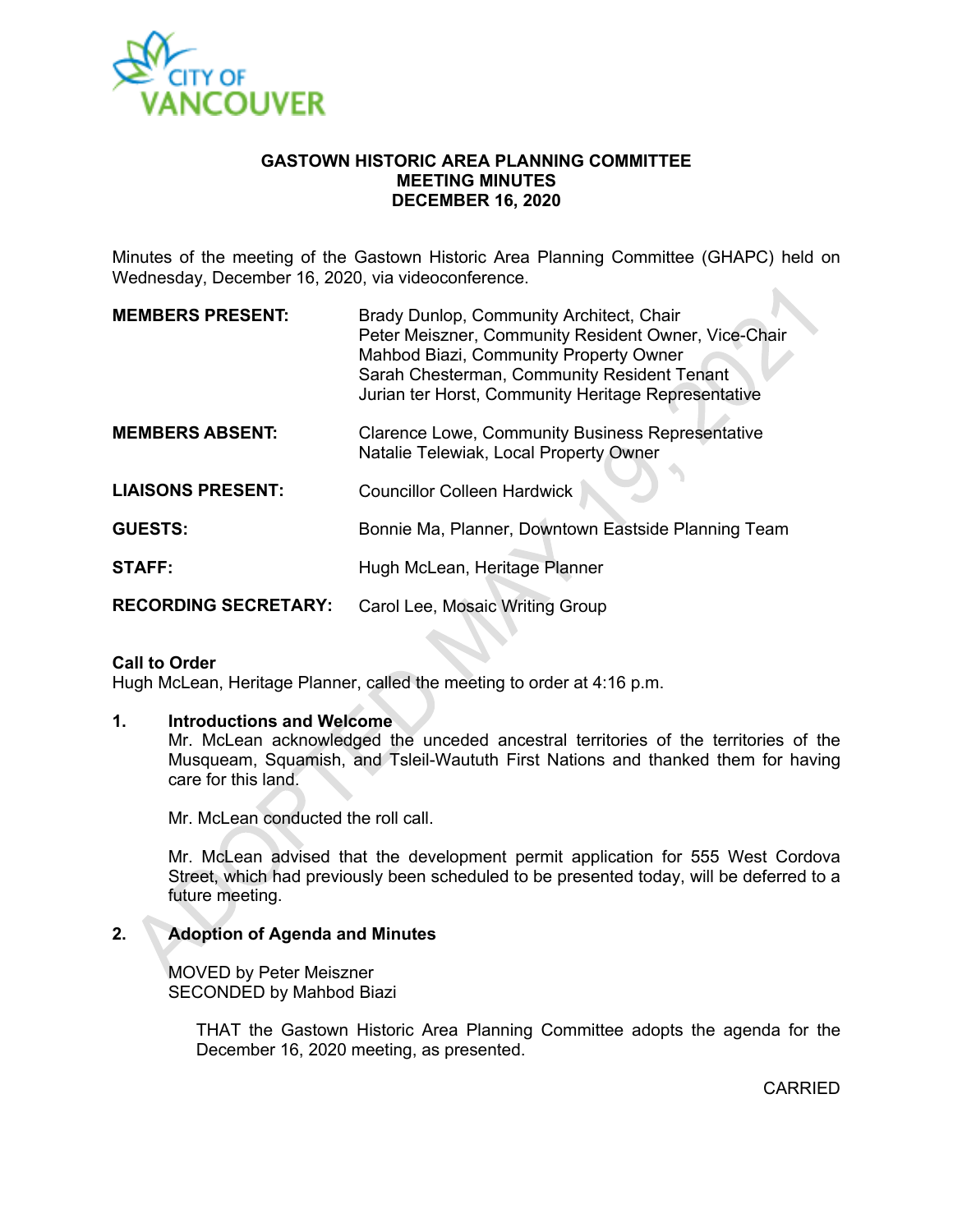MOVED by Peter Meiszner SECONDED by Mahbod Biazi

> THAT the Gastown Historic Area Planning Committee adopts the minutes of the September 16, 2020 meeting, as presented.

> > CARRIED

## **3. Downtown Eastside Plan and Vision Update**

Ms. Ma led the review of a presentation titled "DTES Plan Three-year Progress Report (2017–2019)" and highlighted:

- Geographic area covered by the DTES Plan (Plan)
- Plan vision
- Social impact assessment (SIA) objectives
- Plan objectives:
	- o Create housing choice while protecting heritage character and scale
	- o Consider additional height in specific locations to support public benefit to help improve well-being
	- o Strengthen Hastings Street as a mixed-use corridor and local serving retail street
	- o Foster local economic development and social innovation
	- o Secure community assets and manage the social impacts of change and development
- Community context
- SIA trends:
	- o Health inequities:
		- Decreasing life expectancy exacerbated by the opioid overdose crises
		- Increasing early Childhood vulnerabilities
	- o Gaps in basic needs:
		- Increasing homelessness
		- Persistently high rate of income poverty
	- o Risk of displacement:
		- Decreasing rates of people accessing social assistance
			- Increasing rate of individuals with incomes over \$50,000
- Evolving community challenges:
	- o Health emergencies
	- o Increasing street homelessness and housing needs
	- o Access to places and spaces for low-income residents
	- o Retail commercial space affordability
- Major infrastructure changes
	- o St. Paul's Hospital and health campus
	- o Prior Street downgrading and new underpass
	- o Centerm expansion
	- o Increase in Burrard Inlet line capacity
- Public consultation on the implementation of the Plan every three years
	- $\circ$  DTES Plan Fair co-created with the local community, including information displays, community exhibition space, and discussion forum
	- $\circ$  Over 700 participants at in-person meetings and questionnaire responses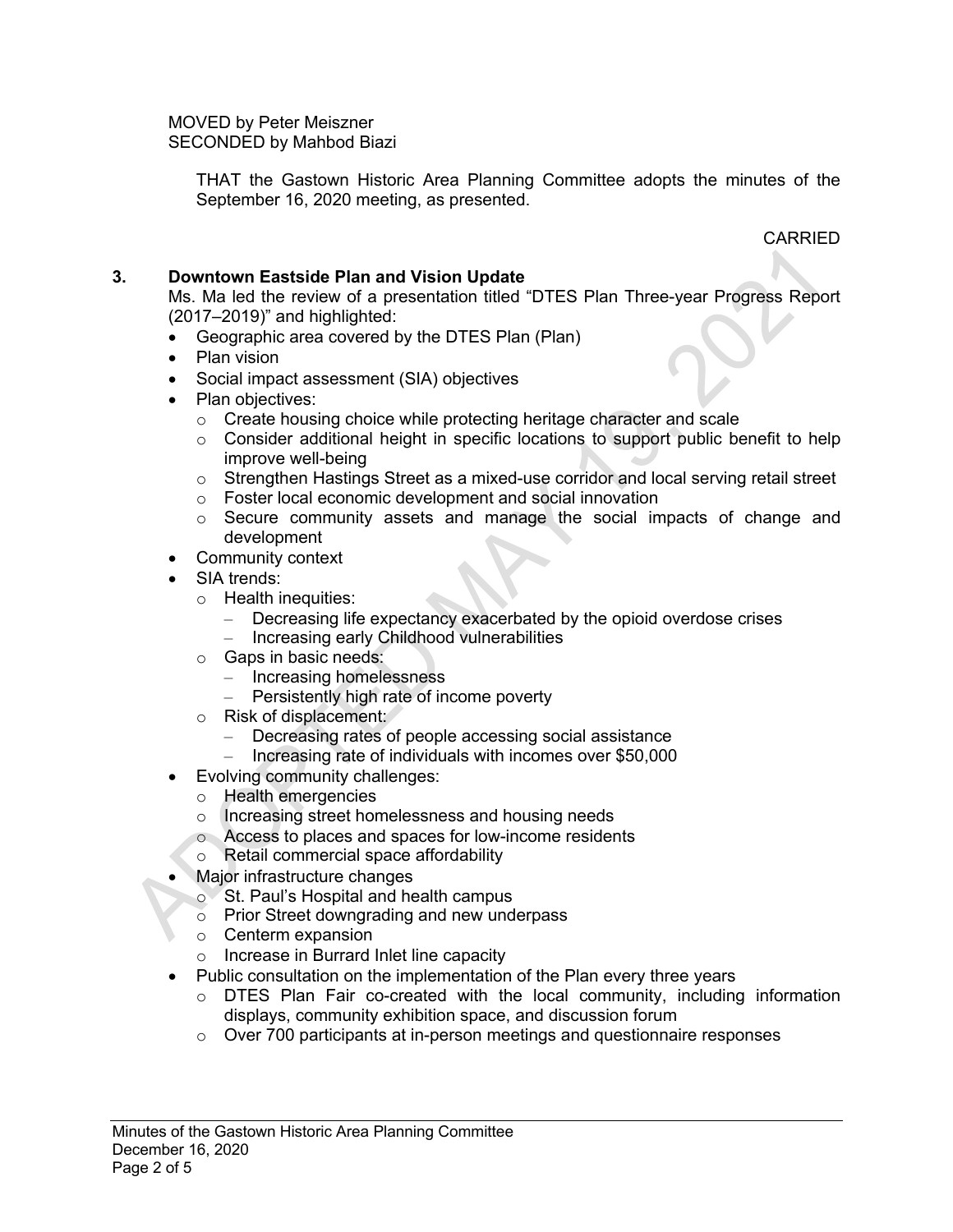- DTES community perspective that there have been positive steps yet systemic inequities remain:
	- o Appreciation for the Plan grant program and temporary modular housing
	- o Concerns about the effects of colonization, mental health, trauma, displacement and gentrification
	- o The need for more safe spaces, healing spaces, appropriate healthcare services and amenities
	- $\circ$  Non-profits and small business are concerned about the affordability crisis
	- o The informal economy is still stigmatized
	- o More shelter rate housing is needed
- Implementation highlights:
	- o Building social capital through partnerships
	- o Collective response to the overdose crisis
	- o New social housing and secured rental units, including temporary modular housing (TMH)
	- o Replacement of single room occupancy (SROs) is challenging without senior government investment
	- o Growth in employment and economic well-being
	- o Increased access to affordable spaces through partnerships
	- $\circ$  \$7 million in Plan grants and \$4.6 million in cultural grants
- Progress on housing, economic and well-being targets
- Strategic analysis:
	- o Neighbourhood implementation to harness social capital
	- o Policies to support cultural redress
	- o Decolonization and intersectional initiatives
	- o Housing initiatives
	- o Local economy initiatives
- Emerging three-year priorities (2020–2022) in the following Plan objective categories:
	- o Cultural redress
	- o Housing and homelessness
	- o Local economy
	- o Transportation
	- o Public realm
	- o Parks
	- o Arts and culture
- Public benefits achieved since 2014 and anticipated by 2044
- Plan grant achievements and grant distribution in eligible streams:
	- o Community asset management
	- o Community economic development
	- o Neighbourhood improvement
	- o Strategic projects
- Plan funding priorities.

Staff responded to questions from the GHAPC members on:

• The housing targets were developed collaboratively with the Housing Vancouver Team and the DTES community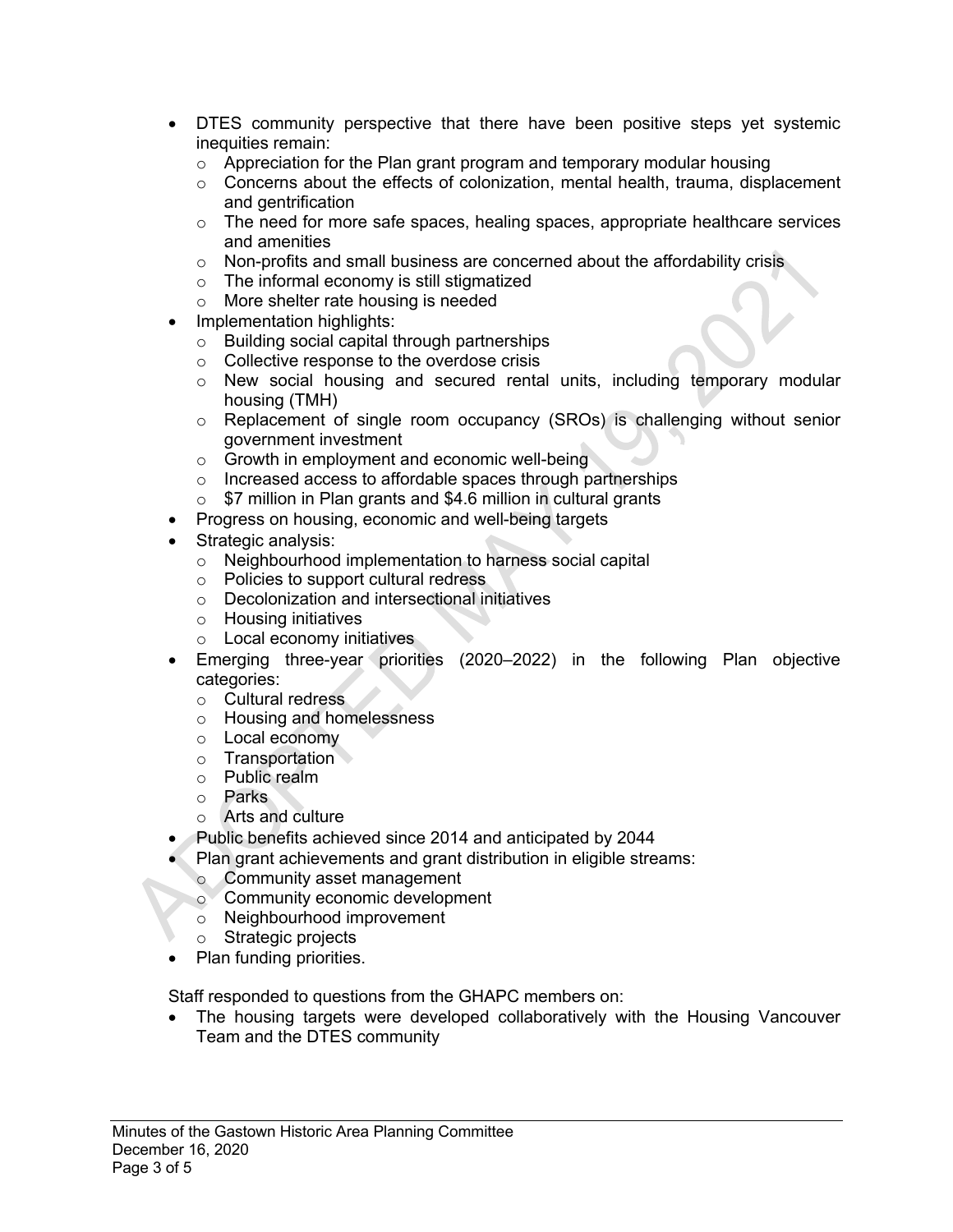- Consultation will be undertaken in 2021 regarding the proposed uses for the additional heights and densities
- Request for specific information on the housing projects that have been completed
- Engineering Services and the Vancouver Park Board are developing a strategy to address the lack of access to public washroom facilities in the DTES
- Concern regarding the reluctance for developers to provide market housing in the DTES:
	- o The limited land base and the heritage requirements in Gastown may be contributing factors
	- $\circ$  Suggestion to provide incentives to developers to undertake projects and heritage rehabilitation in Gastown
- Request for an update on the reopening of Oppenheimer Park
- Suggestion to re-evaluate the targets given that significant progress has already been made after three years and the DTES Plan has a life of 30 years.

## **4. Gastown Places and Spaces**

Hugh McLean, Heritage Planner, led the review of a presentation titled "Gastown Places and Spaces" and highlighted:

- Development of a transportation plan for Gastown that will include the streets and public spaces
- Initial Initiatives:
	- $\circ$  Determine the process and cost to rehabilitate brick street pavers in 13 areas in **Gastown**
	- o Extend and improve the temporary plaza on Carrall Street
	- o Consultation with First Nations regarding the Gassy Jack statue status
- The transportation plan will address traffic on Water Street.

Staff responded to questions from the GHAPC members on

- Request for information with respect to discussions regarding Indigenous place naming and reconstruction of creeks and pathways in Gastown
- Consultation is underway with the Musqueam Indian Band regarding the Gassy Jack status
- Whether the streetscape will be renewed to reflect the 1920/1930 period or continue with the 1970s urban renewal
- Concern regarding that delay in the schedule for the Gastown Places and Spaces plan:
	- o Request that Engineering staff provide an update when more information on the Gastown Places and Spaces plan is available
- The restoration of Blood Alley Square will proceed independently of the Gastown Places and Spaces plan:
	- o Concern regarding the removal of two heritage buildings in Blood Alley that have not been replaced
- The need to expedite the rehabilitation of the brick street pavers:
	- o Suggestion to learn from cities with climate similar to Vancouver regarding the causes for the failure of bricks
- Whether there is a potential for traffic to be calmed or removed from Water Street
- Suggestion to include the improvement of Cordova Street in the Gastown Places and Spaces plan to make it more pedestrian and cyclist friendly.